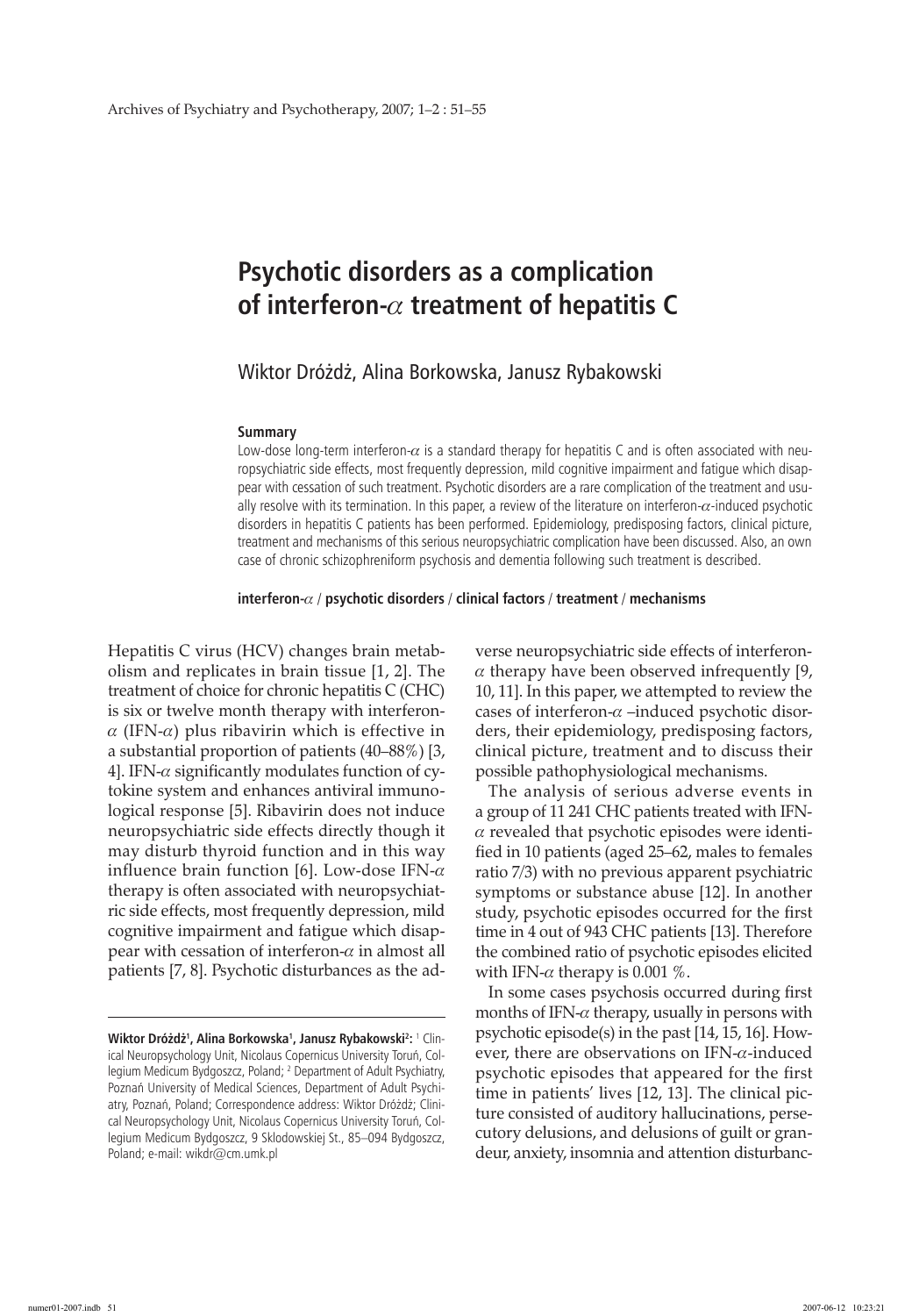es. Mood symptoms frequently accompanied the psychotic symptoms.

The time frame for emergence of psychotic symptoms associated with IFN- $\alpha$  therapy was 6–46 weeks and on average- third month of the therapy [12, 13]. Although psychotic symptoms usually appear later during IFN- $\alpha$  therapy than depressive symptoms, one report describes a case of a healthy 21-year-old woman from a family multiply affected by psychotic disorders in whom acute psychosis developed within 10 days after the first pegylated- $\alpha$  interferon injection and did not resolve within several weeks in spite of IFN termination and neuroleptic treatment [23].

Nevertheless, consent exists across published reports that stopping IFN- $\alpha$  and institution of neuroleptic treatment are sufficient for dissolving psychosis [12, 13, 14, 18, 19]. In 3 out of 10 patients observed by Fattovich et al. psychotic symptoms disappeared spontaneously after cessation of IFN- $\alpha$  and in the remaining 7 patients the symptoms resolved under neuroleptic treatment [12]. Institution of a butyrophenon or a butyrophenon plus a normothymic brought about full remission within 4–12 weeks in all four patients described in Hosoda et al. study [13].

Psychotic episodes associated with interferon- $\alpha$  therapy are reported more frequently in CHC patients with a history of illicit drug abuse and/ or HIV co-infection [19, 20, 21, 22]. The known risk factors for mental disorders associated with IFN- $\alpha$  therapy are age over 40 years, presence of brain abnormalities, a history of psychiatric and neurological disorders, familial psychiatric history, substance or alcohol abuse in the past, being HIV-positive, simultaneous treatment with other cytokines or receiving high doses of IFN- $\alpha$  [8, 13, 20, 23].

There are also reports on psychotic maniacal or psychotic depressive episodes induced with the IFN- $\alpha$  therapy in high-risk patients [10, 19, 20, 21, 24]. The majority of these disturbances disappear with cessation of IFN- $\alpha$ , however in some subjects serious affective or psychotic symptoms may continue for many months despite adequate therapy [17, 24, 25, 26].

Pathogenesis of interferon- $\alpha$ -induced psychotic disturbances is not clear [5, 8, 15]. Data from both experimental and clinical studies indicate that influence of the cytokines' system on the brain may be responsible for a plethora of neuropsychiatric consequences, including psychosis [7, 27]. IFN- $\alpha$  can enter the brain through the blood-brain barrier during inflammation or even in the absence of inflammation in the periaqueductal area of hypothalamus or spinal cord [8, 28, 29]. IFN- $\alpha$  receptors were found in microglial cells [30]. IFN- $\alpha$  stimulates peripheral production of proinflammatory cytokines IL–1, IL–2, IL–6 and tumour necrosis factor alpha (TNF- $\alpha$ ) which may intrude brain and modify local production of prostaglandins or other cytokines which may evoke significant changes in neuronal function. Cytokines may also modulate the activity of vagal nerve and in this way influence brain function [5, 8]. IFN- $\alpha$  acts directly as a neuromodulatory compound or indirectly modifies function of main the neurotransmitter systems through other cytokines [23, 27, 31].

Initially IFN- $\alpha$  stimulates dopaminergic neurons but on chronic administration, induction of dopaminergic blockade and down-regulation of dopaminergic receptors was demonstrated [32]. IFN- $\alpha$  binds to brain opioid receptors and through this modulates the dopaminergic activity of frontal-subcortical pathways [33]. Dopamine dysregulation in limbic and prefrontal pathways is associated with impairment of executive functions, working memory, positive and negative psychotic symptoms [34, 35]. Dopaminergic dysfunction (either IFN- $\alpha$ -induced or endogenous) might play an important role in initiation and course of psychotic disturbances.

HCV patients have lower serum tryptophan (serotonine precursor) levels than healthy control subjects [36]. Interferon- $\alpha$  stimulates indoleamine 2,3-dioxigenase and this results in tryptophan depletion and simultaneously in the increase of kinurenine neurotoxic metabolites [37, 38]. Neurotoxic influence of IFN- $\alpha$  via NMDA may impair processes of synaptogenesis and neuroplasticity [39, 40]. Chronic administration of IFN- $\alpha$  may induce hypercortisolemia, HPA axis dysregulation and central corticoliberin increase. These changes may result in damage to hippocampal neurones and neuroplasticity impairment [41, 42]. IFN- $\alpha$  increases the time of inhibition in the forced swimming test which indicates a depressiogenic effect [43]. In humans IFN- $\alpha$  can induce reduction of brain metabolism in the prefrontal cortex (hipofrontality) which

Archives of Psychiatry and Psychotherapy, 2007; 1–2 : 51–55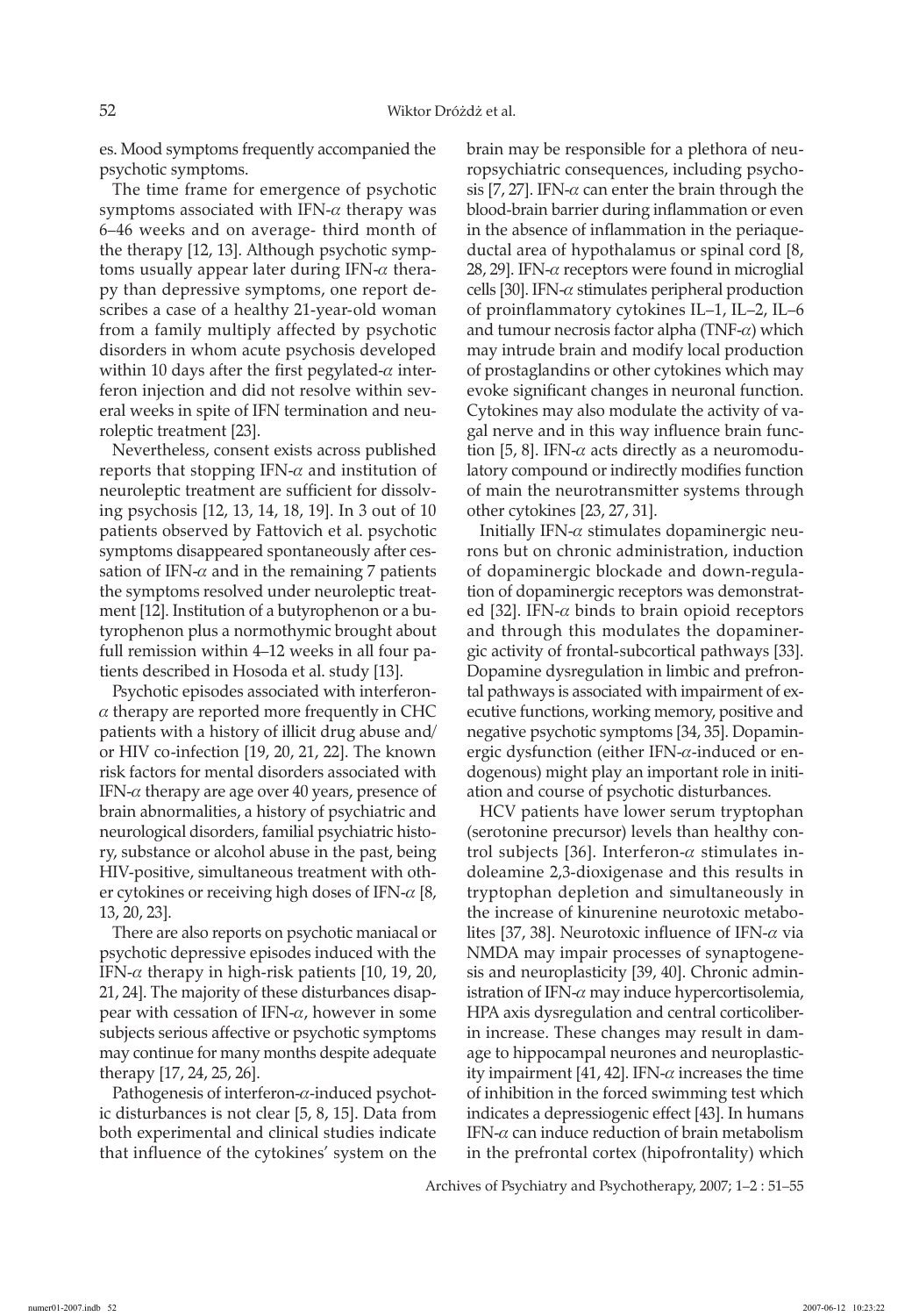may predispose to both cognitive and psychotic disturbances [35, 44, 45].

Studies on relationships between interferon and schizophrenia has been inconclusive. There was no sign of cytokine disturbances in cerebrospinal fluid of schizophrenic patients. On the other hand, in a part of the patients non-specific abnormalities in regulation of endogenous interferons were confirmed [9]. Schizophrenic patients who recently had an acute psychotic episode, tended to have a higher endogenous interferon level in the serum [46]. In relation to the viral theory of schizophrenia attempts were made to augment neuroleptic treatment with interferon. In the placebo-controlled trial longterm add-on interferon therapy induced a significant improvement in part of schizophrenic patients [47].

The cases of psychotic disturbances described in the literature and data from preclinical studies indicate the possibility of IFN- $\alpha$ -induced psychosis in susceptible patients. The underlying cause of the susceptibility is yet to be determined, however dopaminergic, opioid, serotoninergic and glutaminergic pathways as well as HPA axis hypersensitivity might be supposed. Overlap influence of biological vulnerability and the cytokine's action on the brain can induce burdensome consequences.

We have recently reported the case of a patient without personal and familial psychiatric history and good premorbid functioning in whom a serious psychotic disorder and cognitive decline developed after seven months of therapy with pegylated interferon- $\alpha$  plus ribavirin due to hepatitis C [48]. Patient J-D male, aged 44, without perinatal complications, without head trauma, worked for 25 years in the same firm as an electrician. He has been married for 20 years. In his wife's opinion the patient never abused alcohol and always looked for some kind of occupation after he returned from work. He was always vigorous and expressed his emotions readily but did not reveal impulsiveness or dysphoric mood. He slept well. In 1981 the patient underwent appendectomy and peritonitis occurred as a complication. Oedema of lower extremities and feeling unwell urged the patient in 1998 to perform some examinations and the HCV antigen was detected. In 2002 the patient was granted a disability pension due to hepatitis C.

He was qualified for treatment with interferon- $\alpha$  and ribavirin after formal routine psychiatric assessment with brief examination of some cognitive functions which excluded the presence of any significant mental abnormality. The patient's wife observed increased tension and irritability while on the therapy but the patient was not referred for psychiatric examination. After seven months treatment the patient became increasingly agitated and upset. Then suddenly acute psychotic symptoms appeared. The patient experienced religious delusions and for several hours demanded from his family an absolute obedience with performance of some bizarre and magical activities. Consequently the patient was referred to a psychiatric hospital for compulsory in-patient stay. There IFN- $\alpha$  plus ribavirin therapy was stopped.

The diagnosis of an acute psychotic episode, paranoid type, was established and the patient was treated with chlorpromazine. The hospitalisation lasted for two weeks. On discharge the patient was relatively free of hallucinations and religious delusions but distinct extrapyramidal signs were apparent. In spite of consecutive changes of neuroleptic drugs parkinsonian sideeffects did not allow the patient to walk or perform everyday activities. He became apathetic and dereistic, he needed assistance even in maintaining self-hygiene. Moreover he claimed suicidal thoughts and impulses. Hallucinations and delusions were reduced but still existed. Cognitive impairment reached the level of mild dementia. Subsequently, treatment with low doses of clozapine and clonazepam was instituted. Slow, gradual improvement of psychiatric and neurologic state was observed. However, dereism, lack of criticism, slight delusions, negativism and cognitive decline persisted in spite of withdrawal from IFN- $\alpha$  plus ribavirin therapy and intensive treatment with different neuroleptics including 18-month treatment with clozapine. Altogether, serious and chronic disturbances resulted in enduring deterioration of the patient's functioning. The patient still needs everyday assistance.

Taking into consideration good premorbid psychosocial functioning, no addiction in the past and lack of familial psychiatric burden in the presented patient, we can hypothesise that a relationship exists between IFN- $\alpha$  therapy and in-

Archives of Psychiatry and Psychotherapy, 2007; 1–2 : 51–55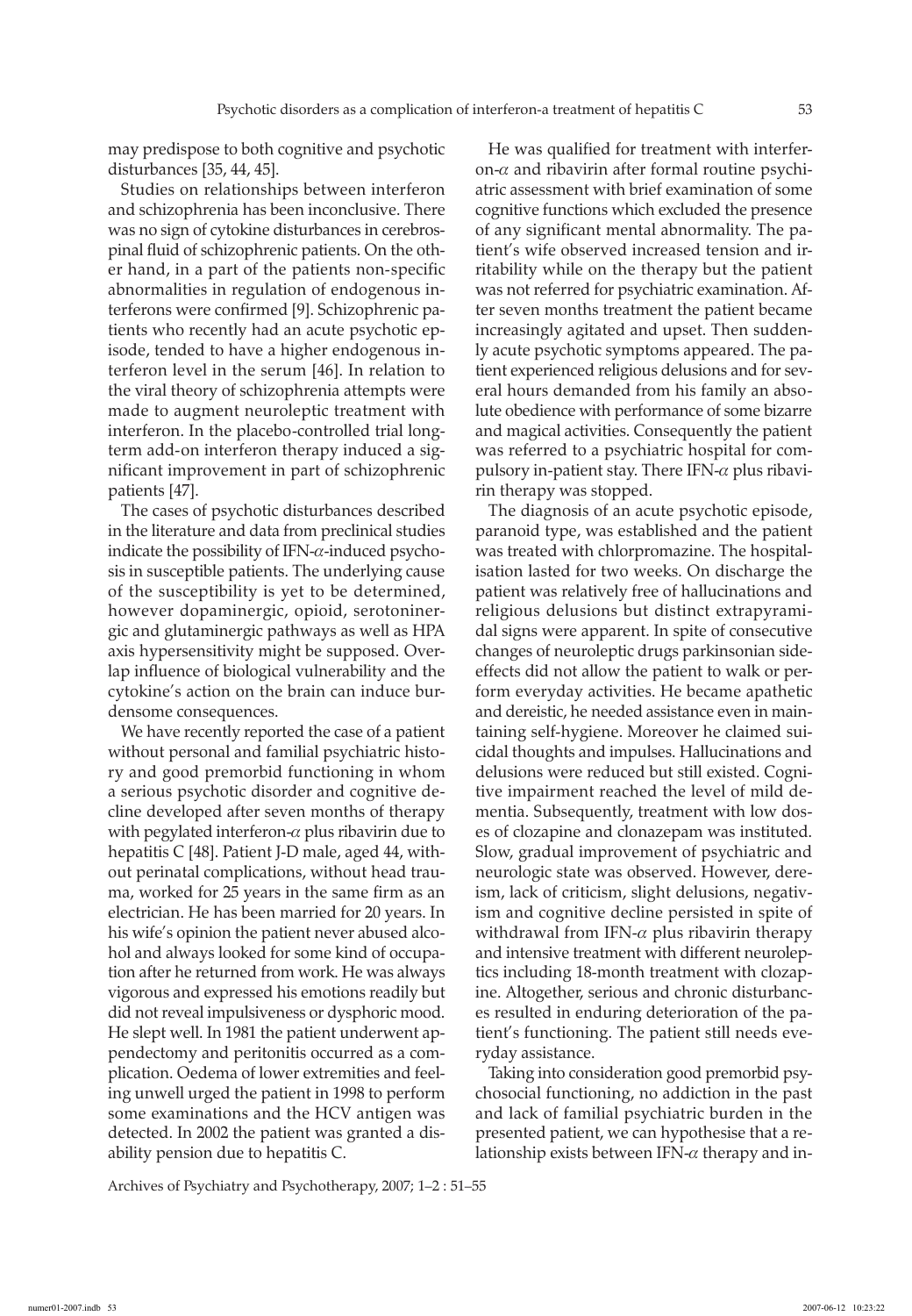cidence of both psychotic disturbances and cognitive deterioration. Though it is not possible to delineate an ultimate explanation of the symptoms we may suppose that the influence of IFN- $\alpha$  and HCV virus on the brain were not the only reasons of chronic illness in the patient. Probably equally important might be an individual predisposition, presumably resulted from sensitivity to long-term influence of IFN- $\alpha$  on crucial neurotransmitter and neuromodulatory systems.

It may be suggested that early identification of psychosis and adequate psychopharmacologic treatment might prevent subsequent development of serious debilitating symptoms. Considering all these details, the necessity of regular psychiatric consultations not only for the patients who have risk factors to develop neuropsychiatric side effects but rather for all patients undergoing long-term treatment with IFN- $\alpha$  can be postulated.

## **References**

- 1. Forton DM, Allsop JM, Main J, Foster GR, Thomas HC, Taylor-Robinson SD. Evidence for a cerebral effect of the hepatitis C virus. Lancet. 2001, 358: 38–39.
- 2. Radkowski M, Wilkinson J, Nowicki M, Adair D, Vargas H, Ingui C, Rakela J, Laskus T. Search for hepatitis C virus negative-strand RNA sequences and analysis of viral sequences in the central nervous system: evidence of replication. J. Virol. 2002, 76: 600–608.
- 3. Poynard T, Yuen MF, Ratziu V, Lai CL. Viral hepatitis C. Lancet 2003, 362: 2095–2100.
- 4. Flamm SL. Chronic hepatitis C virus infection. JAMA. 2003, 289(18): 2413–2417.
- 5. van Gool AR, Kruit WHJ, Engels FK, Stoter G, Bannink M, Eggermont MM. Neuropsychiatric side effects of interferon-alfa therapy. Pharm. World Sci. 2003, 25: 11–20.
- 6. Carella C, Mazziotti G, Morisco F, Rotondi M, Cioffi M, Tuccillo C, Sorvillo F, Caporaso N, Amato G. The addition of ribavirin to interferon-alpha therapy in patients with hepatitis C virus-related chronic hepatitis does not modify the thyroid autoantibody pattern but increases the risk of developing hypothyroidism. Eur. J. Endocrinol. 2002, 146(6): 743–749.
- 7. Raison CL, Demetrashvili M., Capuron L, Miller AH. Neuropsychiatric adverse effects if interferon- $\alpha$ . Recognition and management. CNS Drugs. 2005, 19(2): 105–123.
- 8. Dieperink E, Willenbring M, Ho SB. Neuropsychiatric symptoms associated with hepatitis C and interferon alpha: a review. Am. J. Psychiatry. 2000, 157: 867–876.
- 9. Schaefer M, Schwaiger M, Pich M, Lieb K, Heinz A. Neurotransmitter changes by interferon-alpha and therapeutic implications. Pharmacopsychiatry. 2003, 36(Suppl.3): S203– S206.
- 10. Bozikas V, Petrikis P, Balla A, Karavatos A. An interferon-alpha-induced psychotic disorder in a patient with chronic hepatitis C. Eur. Psychiatry. 2001, 16: 136–137.
- 11. Nozaki O, Takagi C, Takaoka K, Takata T, Yoshida M. Psychiatric manifestations accompanying interferon therapy for patients with chronic hepatitis C: an overview of cases in Japan. Psychiatry Clin. Neurosci. 1997, 51(4): 175–180.
- 12. Fattovich G, Giustina G, Favarato S, Ruol A. A survey of adverse events in 11,241 patients with chronic viral hepatitis treated with alfa interferon. J. Hepatol. 1996, 24(1): 38–47.
- 13. Hosoda S, Takimura H, Shibayama M, Kanamura H, Ikeda K, Kumada H. Psychiatric symptoms related to interferon therapy for chronic hepatitis C: clinical features and prognosis. Psychiatry Clin. Neurosc. 2000, 54: 565–572.
- 14. Debien C, De Chouly De Lenclave MB, Foutrein P, Bailly D. Alpha-interferon and mental disorders. Encephale 2001, 27: 308–317.
- 15. Kornischka J, Burtscheidt W, Gaebel W. Interferon-induced paranoid psychosis. Review of the literature and case report. Nervenarzt. 2002; 73: 463–467.
- 16. Garcia-Pares G, Domenech C, Gil M. Psychosis induced by interferon-alpha. Psychosomatics. 2002, 43: 428–429.
- 17. Thome J, Knopf U. Acute psychosis after injection of pegylated interferon alpha–2a. Eur. Psychiatry. 2003, 18: 142–143.
- 18. D'Innella P, Zaccala G, Terazzi M, Olgiati P, Torre E. [Psychotic disorders induced by interferon alfa]. Recenti Prog. Med. 2002, 93: 367–369.
- 19. Howes O, McKenzie KJ. Manic psychosis induced by long term alpha-interferon treatment for hepatitis C. Int. J. Psychiatry Clin. Pract. 2000, 4: 161–162.
- 20. Kalyoncu OA, Tan D, Mirsal H, Pektas O, Beyazyurek M. Major depressive disorder with psychotic features induced by interferon- $\alpha$  treatment for hepatitis C in a polydrug abuser. J. Psychopharmacol. 2005, 19: 102–105.
- 21. Schäfer M, Boetsch T, Laakmann G. Psychosis in a methadonesubstituted patient during interferon-alpha treatment of hepatitis C. Addiction. 2000, 95: 1101–1104.
- 22. Hoffman RG, Cohen MA, Alfonso CA, Weiss JJ, Jones S, Keller M, Condemarin JR, Chiu NM, Jacobson JM. Treatment of interferon-induced psychosis in patients with comorbid hepatitis C and HIV. Psychosomatics. 2003, 44(5): 417–420.
- 23. Lerner DM, Stoudemire A, Rosenstein DL. Neuropsychiatric toxicity associated with cytokine therapies. Psychosomatics 1999, 40: 428–435.
- 24. Telio D, Sockalingam S, Stergiopoulos V. Persistent psychosis after treatment with interferon alpha. A case report. J. Clin. Psychopharmacol. 2006, 4: 446–447.

Archives of Psychiatry and Psychotherapy, 2007; 1–2 : 51–55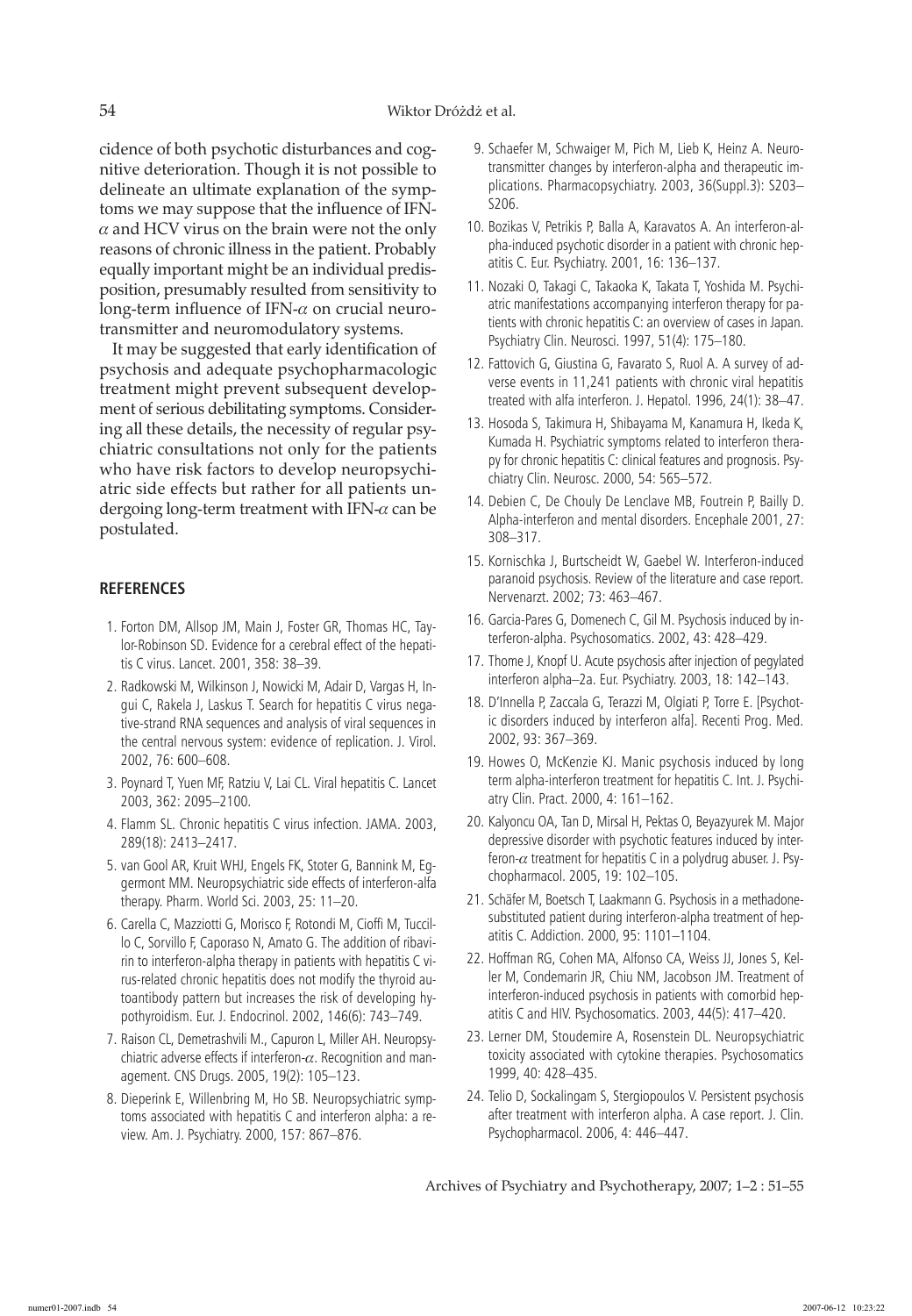- 25. Nickel T, Sonntag A, Backmund M, Pollmächer T. Depression during therapy with interferon  $\alpha$  – how long should an antidepressant treatment last? A case report. Pharmacopsychiatry. 2005, 38: 100–102.
- 26. Monji A, Yoshida I, Tashiro K, Hayashi Y, Tashiro N. A case of persistent manic depressive illness induced by interferon-alfa in the treatment of chronic hepatitis C. Psychosomatics. 1998, 39: 562–564.
- 27. Bonaccorso S, Meltzer H, Maes M. Psychological and behavioural effects of interferons. Curr. Opin. Psychiatry. 2000, 13: 673–677.
- 28. Wiranowska M, Wilson TC, Thompson K, Prockopp LD. Cerebral interferon entry in mice after osmotic alteration of bloodbrain barrier. J. Interferon Res. 1989, 9: 353–362.
- 29. Pan W, Banks WA, Kastin AJ. Permeability of blood-brain and blood-spinal cord barriers to interferons. J. Neuroimmunol. 1997; 76: 105–111.
- 30. Yamada T, Yamanaka I. Microglial localization of alfa-interferon receptor in human brain tissues. Neurosci. Lett. 1995; 189: 73–76.
- 31. Dafny N, Prieto-Gomez B, Dong WQ, Reyes-Vasquez C. Interferon modulates neuronal activity recorded from the hypothalamus, thalamus, hippocampus, amygdala and the somatosensory cortex. Brain Res. 1996, 734: 269–274.
- 32. Shuto H, Kataoka Y, Horikawa T, Fujihara N, Oiski R. Repeated interferon-alpha administration inhibits dopaminergic neural activity in the mouse brain. Brain Res. 1997, 747: 348– 351.
- 33. Valentine AD, Meyers CA, Kling MA, Kling MA, Richelson E, Hauser P. Mood and cognitive side effects of interferon alpha therapy. Semin. Oncol. 1998, 25: 39–47.
- 34. Cropley VL, Fujita M, Innis RB, Nathan PJ. Molecular imaging of the dopaminergic system and its association with human cognitive function. Biol. Psychiatry. 2006, 59(10): 898–907.
- 35. MacDonald AW 3rd, Carter CS, Kerns JG, Ursu S, Barch DM, Holmes AJ, Stenger VA, Cohen JD. Specificity of prefrontal dysfunction and context processing deficits to schizophrenia in never-medicated patients with first-episode psychosis. Am. J. Psychiatry. 2005, 162(3): 475–484.
- 36. Cozzi A, Zignego AL, Carpendo R, Biagiotti T, Aldinucci A, Monti M, Giannini C, Rosselli M, Laffi G, Moroni F. Low serum tryptophan levels, reduced macrophage IDO activity and high frequency of psychopathology in HCV patients. J. Viral Hepat. 2006, 13(6): 402–408.
- 37. Capuron L, Miller AH. Cytokines and psychopathology: lessons from interferon- $\alpha$ . Biol. Psychiatry. 2004, 56: 819-824.
- 38. Wichers MC, Koek GH, Robaeys G, Verkerk R, Scharpe S, Maes M. IDO and interferon-alpha-induced depressive symptoms: a shift in hypothesis from tryptophan depletion to neurotoxicity. Mol. Psychiatry. 2005, 10(6): 538–544.
- 39. Katafuchi T, Take S, Hori T. Roles of cytokines in the neural immune interactions: modulation of NMDA-responses by IFNalpha. Neurobiology. 1995, 3: 319–327.
- 40. Melrum B, Garthwaite J. Excitatory amino acid neurotoxicity and neurodegenerative disease. Trends Pharmacol. Sci. 1990, 11: 379–387.
- 41. Nolten WE, Goldstein D, Lindstrom M, McKenna MV, Carlson IH, Trump DL, Schiller Borden EC, Ehrlich EN. Effetcs of cytokines on the pituitary-adrenal axis in cancer patients. J. Interferon Res. 1993, 13: 349–357.
- 42. Gisslinger H, Svoboda T, Clodi Gilly B, Ludwig H, Havelec A, Luger A. Interferon- $\alpha$  stimulates the hypothalamic-pituitaryadrenal axis in vivo and in vitro. Neuroendocrinology. 1993, 57: 489–495.
- 43. Makino M, Kitano Y, Komiyama C, Takasuna K. Human increases immobility in the forced swimming test in rats. Psychopharmacology. 2000, 148: 106–110.
- 44. Juengling FD, Ebert D, Gut O, Engelbrecht MA, Rasenack J, Nitzsche EU, Bauer J, Lieb K. Prefrontal cortical hypometabolism during low-dose interferon alpha treatment. Psychopharmacology (Berl). 2000, 152: 383–389.
- 45. Molina V, Sanz J, Reig S, Martinez R, Sarramea F, Luque R, Benito C, Gispert JD, Pascau J, Desco M. Hypofrontality in men with first-episode psychosis. Br. J. Psychiatry. 2005, 186: 203–208.
- 46. Preble OT, Torrey EF. Serum interferon in patients with psychosis. Am. J. Psychiatry. 1985, 142: 1184–1186.
- 47. Cabrera Gomez JA, Cordero Gutierrez JR, Fernandez Lopez O, Reyes Gutierrez B, Romero Garcia K, Simon Consuegra J, Feas Cruz R, Gonzalez Quevedo A, Alfaro Capdegille I, Del Pino Falcon M. Treatment of schizophrenic disorder, paranoid type, with intramuscular recombinant alpha–2b interferon. Biotherapy. 1993, 7: 27–37.
- 48. Dróżdż W, Borkowska A, Wiłkość M, Tomaszewska M, Halota W, Pawłowska M, Dybowska D, Rybakowski J. Przewlekłe zaburzenia psychotyczne i otępienie u chorego z przewlekłym wirusowym zapaleniem wątroby typu C w następstwie leczenia pegylowanym interferonem- $\alpha$  i rybawiryną: opis przypadku [Chronic psychotic disturbances and dementia in a patient with chronic hepatitis C following the treatment with pegylated interferon- $\alpha$  plus ribavirin: a case report]. Farmakoterapia w Psychiatrii i Neurologii. 2006, 2.